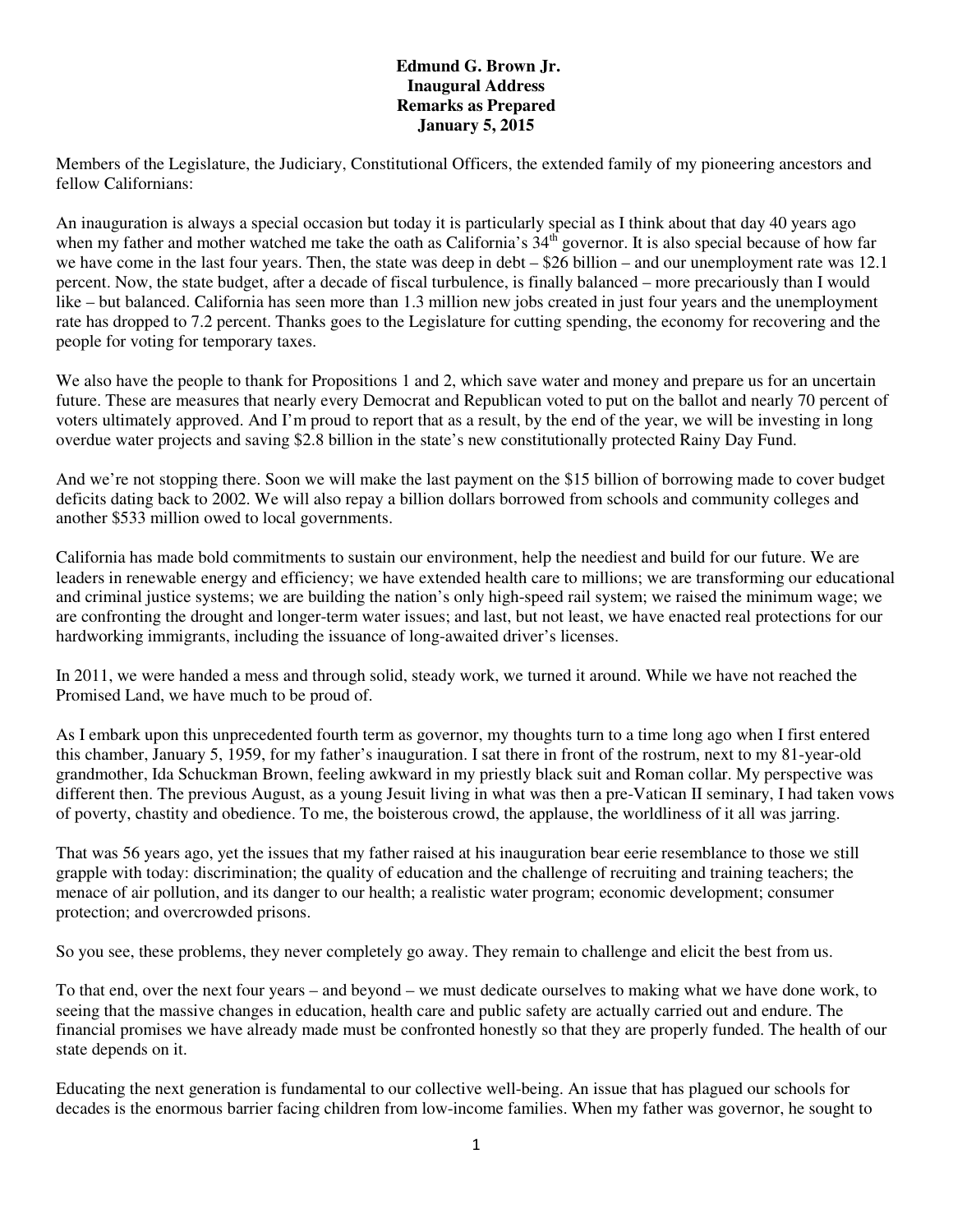remedy the wide inequities among different school districts by calling for equalization of funding. His efforts were not successful.

Now – decades later – we have finally created a much fairer system of school funding, called the Local Control Funding Formula. Under the provisions of this law, state funds are directed to school districts based on the needs of their students. Districts will get significantly more funds based on the number of students from foster care, low-income families and non-English-speaking parents. This program also breaks with decades of increasing centralization by reducing state control in favor of local flexibility. Clear goals are set, and their enforcement is entrusted to parents and local officials. This puts California in the forefront of educational reform.

After years of underfunding and even borrowing from our local schools, the state now has significantly increased its financial support for education. Next year schools will receive \$65.7 billion, a 39 percent increase in four years.

The tasks ahead are daunting: making sure that the new system of local control works; recruiting and training tens of thousands of teachers; mastering the Common Core Curriculum; and fostering the creativity needed to inspire students. Teachers need to be held accountable but never forget: they have a tough job to do. They need our encouragement, not endless regulations and micro-management from afar.

With respect to education beyond high school, California is blessed with a rich and diverse system. Its many elements serve a vast diversity of talents and interests. While excellence is their business, affordability and timely completion is their imperative. As I've said before, I will not make the students of California the default financiers of our colleges and universities. To meet our goals, everyone has to do their part: the state, the students and the professors. Each separate institution cannot be all things to all people, but the system in its breadth and diversity, through real cooperation among its segments, can well provide what Californians need and desire.

Along with education, health and human services constitute a major part of what state government does. And in the past few years we have made massive commitments in this area, which will require increasing levels of spending, the full extent of which is not yet known. For example, two years ago California embraced the Affordable Care Act, dramatically increasing its health insurance coverage under the Medi-Cal program. The state will enroll 12.2 million people during this new budget year, a more than 50 percent increase.

Providing the security of health coverage to so many Californians who need it is the right thing to do. But it isn't free. Although the federal government will temporarily foot much of the bill, new state costs – now and more so in the future – will run into the billions.

Another major state responsibility is our system of crime and punishment. And here too, I will refer to my father's 1959 address. He worried then about California's "dangerously overcrowded prisons." He talked about identifying "those prisoners who should never be released to prey again on an innocent public," but he also said, "we should also determine whether some prisoners are now kept confined after punishment has served its purpose."

We face these same questions today: what purposes should punishment serve and for how long should a person be confined to jail or prison – for a few days, a few years or for life?

In response to a large increase in crimes beginning in the 1970s, the Legislature and the people – through ballot initiatives – dramatically lengthened sentences and added a host of new crimes and penalty enhancements. Today, California's legal codes contain more than 5,000 separate criminal provisions and over 400 penalty enhancements, an arcane and complex mix that only the most exquisitely trained specialist can fathom. And funding has grown proportionately: during the 1970s we had 12 prisons holding fewer than 30,000 prisoners and corrections spending was only 3 percent of the budget; our system then grew to a peak of 34 prisons, with an inmate population of 173,000, eating up more than 10 percent of our budget dollars.

Four years ago, the United States Supreme Court held that our prisons were unconstitutionally overcrowded and imposed strict capacity limits, far below the number of inmates that were then being held.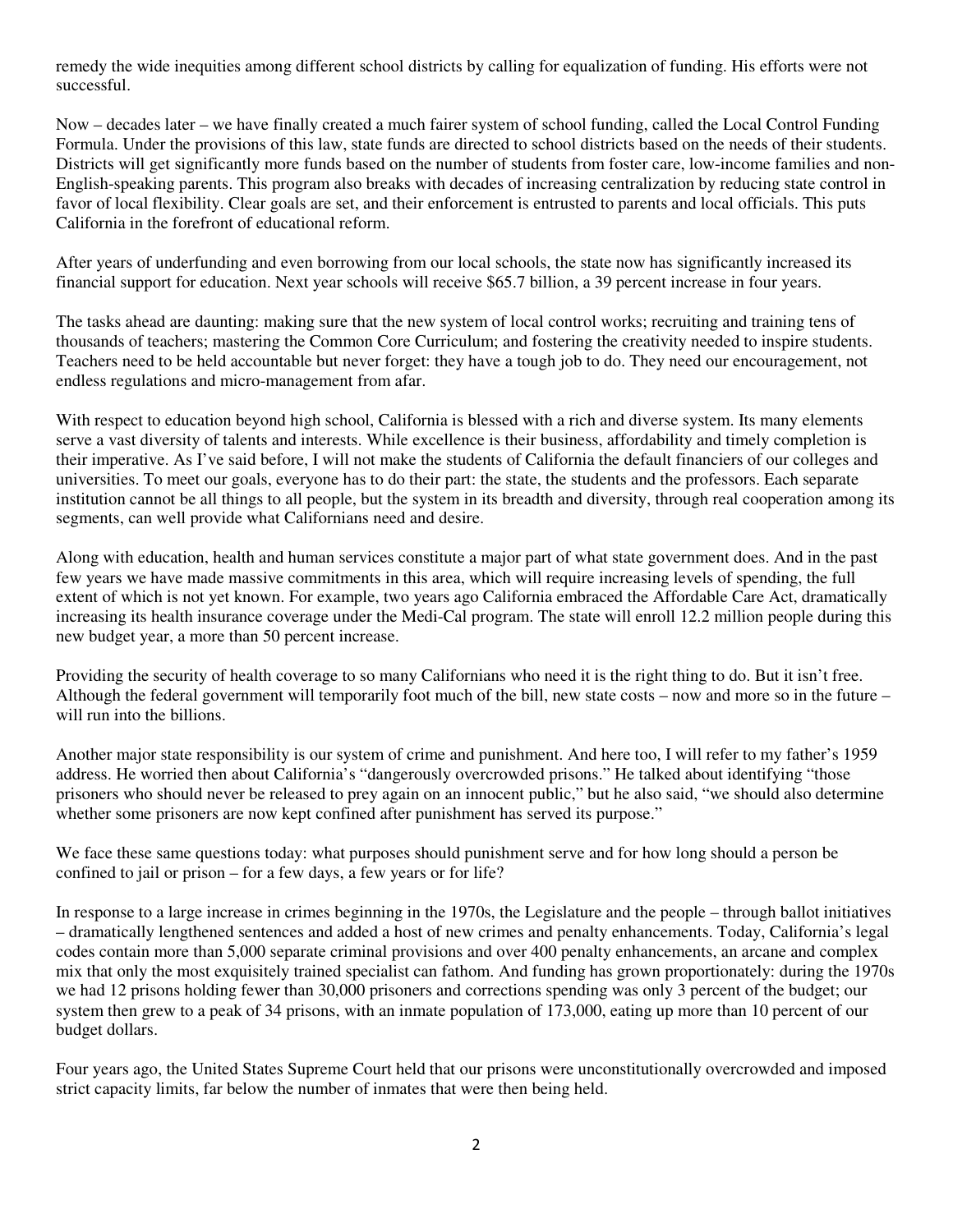Clearly, our system of crime and punishment had to be changed. And through the courts, the Legislature and the voters themselves, a number of far-reaching reforms have been enacted. The biggest reform is our realignment program, which places tens of thousands of lower-level offenders under county supervision. More recently, a federal three-judge panel ordered further measures to reduce prison overcrowding. And the voters, through Propositions 36 and 47, modified our criminal laws to reduce the scope of the Three Strikes law and change certain felonies into misdemeanors.

All these changes attempt to find less expensive, more compassionate and more effective ways to deal with crime. This is work that is as profoundly important as it is difficult, yet we must never cease in our efforts to assure liberty and justice for all. The task is complicated by our diversity and our divisions and, yes, by shocking disparities. Since time immemorial, humankind has known covetousness, envy and violence. That is why public safety and respect for law are both fundamental to a free society.

As we oversee these important changes to education, health care and public safety, we must not lose sight of our longterm liabilities. We have to face honestly the enormous and ever growing burden of the many commitments we have already made. Among these are the costs of pensions and retiree health care, the new obligations under the Affordable Care Act, the growing government costs of dealing with our aging population, bonded indebtedness and the deferred maintenance on our roads and other infrastructure. These specific liabilities reach into the hundreds of billions of dollars.

My plan has been to take them on one at a time. We have now taken steps to deal with the unfunded teachers' pensions and those of the public employees. For the next effort, I intend to ask our state employees to help start pre-funding our retiree health obligations which are rising rapidly.

We must also deal with longstanding infrastructure challenges. We are finally grappling with the long-term sustainability of our water supply through the recently passed Proposition 1 and our California Water Action Plan.

Equally important is having the roads, highways and bridges in good enough shape to get people and commerce to where they need to go. It is estimated that our state has accumulated \$59 billion in needed upkeep and maintenance. Each year, we fall further and further behind and we must do something about it.

So I am calling on Republicans and Democrats alike to come together and tackle this challenge. We came together on water when many said it was impossible. We came together – unanimously – to create a solid Rainy Day Fund. We can do it again.

Finally, neither California nor indeed the world itself can ignore the growing assault on the very systems of nature on which human beings and other forms of life depend. Edward O. Wilson, one of the world's preeminent biologists and naturalists, offered this sobering thought:

"Surely one moral precept we can agree on is to stop destroying our birthplace, the only home humanity will ever have. The evidence for climate warming, with industrial pollution as the principal cause, is now overwhelming. Also evident upon even casual inspection is the rapid disappearance of tropical forests and grasslands and other habitats where most of the diversity of life exists." With these global changes, he went on to say, "we are needlessly turning the gold we inherited from our forebears into straw, and for that we will be despised by our descendants."

California has the most far-reaching environmental laws of any state and the most integrated policy to deal with climate change of any political jurisdiction in the Western Hemisphere. Under laws that you have enacted, we are on track to meet our 2020 goal of one-third of our electricity from renewable energy. We lead the nation in energy efficiency, cleaner cars and energy storage. Recently, both the Secretary-General of the United Nations and the President of the World Bank made clear that properly pricing carbon is a key strategy. California's cap-and-trade system fashioned under AB 32 is doing just that and showing how the market itself can generate the innovations we need. Beyond this, California is forging agreements with other states and nations so that we do not stand alone in advancing these climate objectives.

These efforts, impressive though they are, are not enough. The United Nations' Intergovernmental Panel on Climate Change, backed up by the vast majority of the world's scientists, has set an ambitious goal of limiting warming to 2 degrees Celsius by the year 2050 through drastic reductions of greenhouse gases. If we have any chance at all of achieving